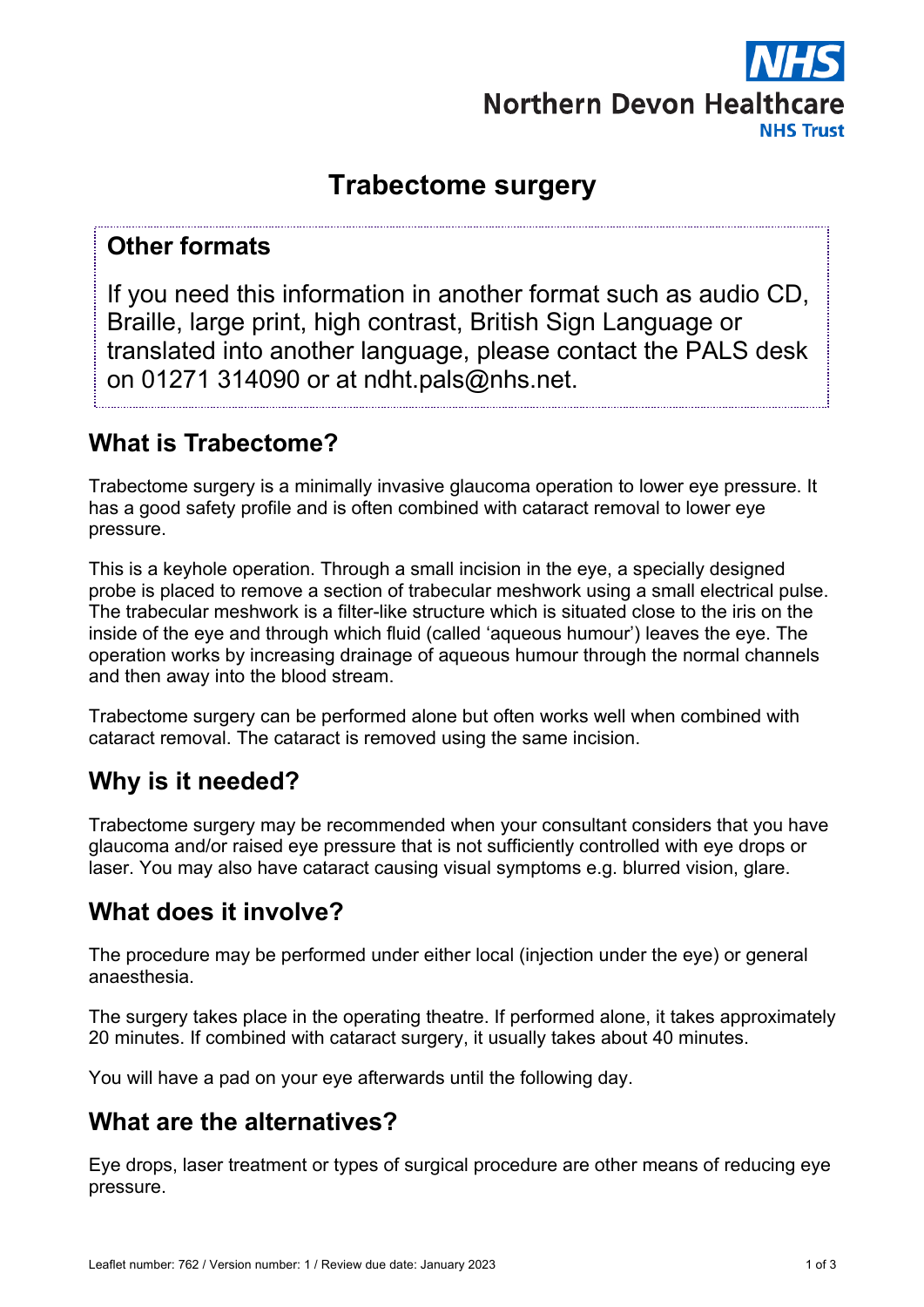Trabectome is usually recommended if eye drops and/or laser has been ineffective. It is a less invasive procedure, with fewer risks than some other glaucoma operations.

## **Special preparations**

No special preparations are usually necessary.

You should continue your usual glaucoma eye drops until the day of surgery.

Your eye specialist may recommend you stop blood-thinning tablets shortly before the operation.

## **How will I feel during the procedure?**

If performed under local anaesthetic, you will lie flat during the operation. You should feel no discomfort.

### **How will I feel afterwards?**

After surgery, the eye may feel uncomfortable and your vision is likely to be blurred for a few days. It should not be painful.

## **What happens after the procedure?**

You will be asked to continue to take your previous glaucoma eye drops. Sometimes, it will be possible to stop these at a later date.

You will also be given additional steroid, antibiotic and pupil-constricting eye drops which you will usually take for 4 weeks.

It is a day case operation, meaning you should be able to go home after a few hours.

You should not travel home alone.

#### **What are the risks?**

All eye surgery carries a very rare chance of loss of vision because of infection or severe bleeding under the retina.

In addition, there is often a small amount of bleeding into the front chamber of the eye. This may blur the vision for a few days.

### **Aftercare**

You will be seen the day after surgery and one week later.

Heavy lifting and other strenuous activities should be avoided for at least one week. Although some patients enjoy clear vision the next day, the visual recovery in many cases is not as rapid as following cataract surgery and may take several days to improve. This may affect your ability to drive or handle equipment during this time.